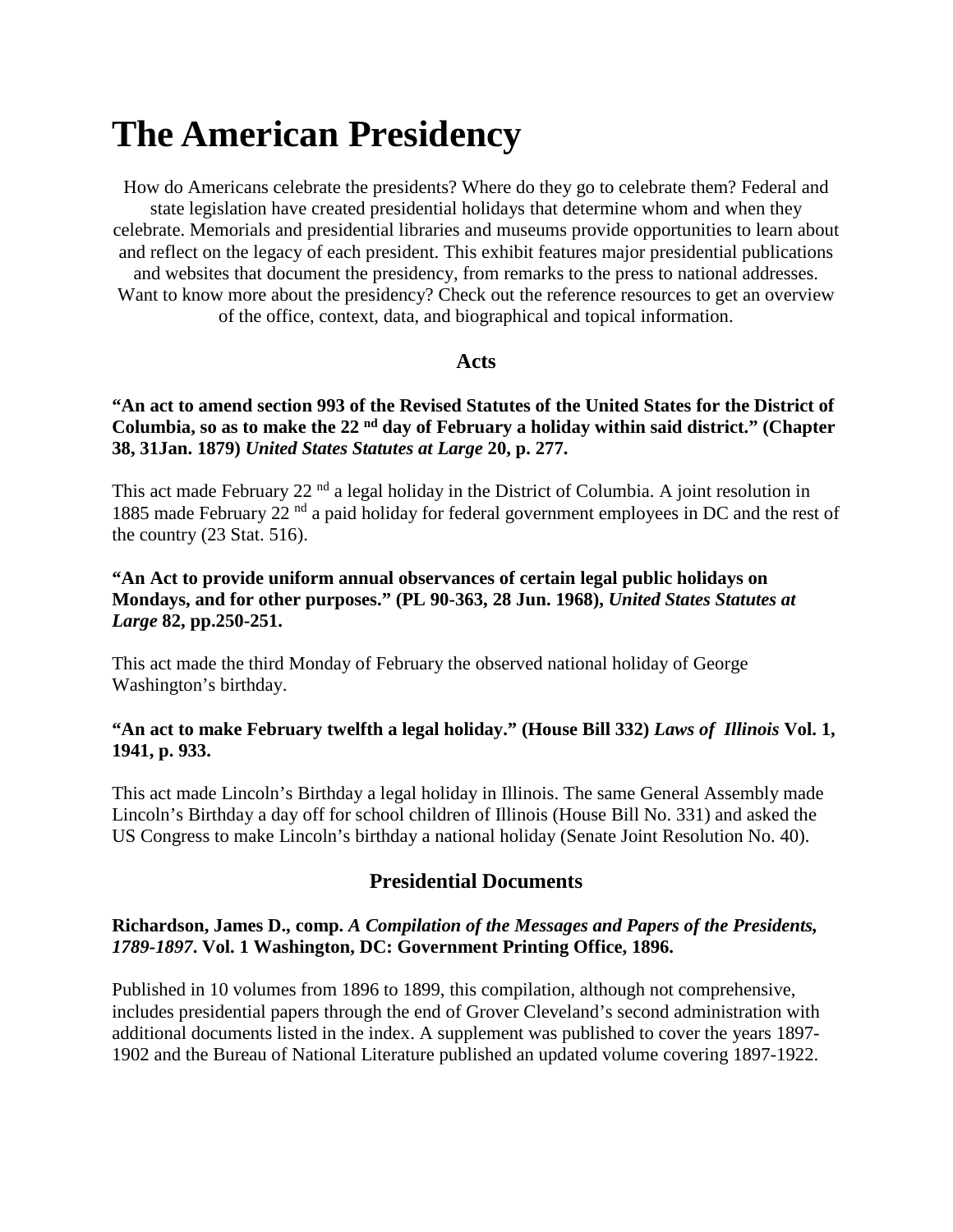## **National Archives and Records Service. Office of the Register.** *Code of Federal Regulations* **Title 3 1976 Comp. Washington: General Services Administration, 1977.**

Published annually since 1936, Title 3 (The President) of the *Code of Federal Regulations* includes executive orders, proclamations, and other various presidential documents including administrative orders and determinations. [FDsys](http://www.fdsys.gov/) has *Code of Federal Regulations* online 1996 present (Clinton-Obama)

## **National Archives and Records Administration. Office of the Federal Register.** *Codification of Presidential Proclamations and Executive Orders January 20, 1961-January 20, 1985* **Washington: NARA, 1985.**

This reference source includes proclamations and executive orders arranged by subject similar to the arrangements of the Code of Federal Regulations and the US Code. It is useful to find the text, related amendments, public laws, and federal regulations with citations, and the status. The library also has the more recent volume covering 1945-1989 (Truman-Reagan).

[Online from the National Archives and Records](http://www.archives.gov/federal-register/codification/) Administration, 1945-1989

## **"Super Bowl XX" (Interview, 26 Jan. 1986)** *Weekly Compilation of Presidential Documents* **22:5 (3 Feb 1986) pp.97-99.**

January 26, 1986- Tom Brokaw interviewed President Reagan about his pick for Super Bowl XX. Reagan reflected on his own football playing days, mentioned his "close personal friendship" with Illinois alum George Halas, and said "May the best team win."

From 1965-2009 the White House Press Secretary issued this publication weekly and it changed to daily with the Obama administration January 29, 2009. The *Compilation of Presidential Documents* includes speeches, remarks, statements, addresses, communications with congress and agencies, executive orders, proclamations, press conferences, bill signings, vetoes, appointments, nominations, press releases, and acts approved by the president.

Available on [FDsys](http://www.gpo.gov/fdsys/browse/collection.action?collectionCode=CPD) 1993-present

## *Economic Report of the President February 1992* **(H.DOC. 102-177). Washington: Government Printing Office, 1992.**

This publication provides information about the status of the country's economy. This 1992 edition includes the administration's views on the labor market, income, international markets, competitive forces, and the challenges and outlook of the economy.

The Federal Reserve Archive FRASER has the *[Economic Report of the President](http://fraser.stlouisfed.org/publication/?pid=45)* online 1947- [2013](http://fraser.stlouisfed.org/publication/?pid=45)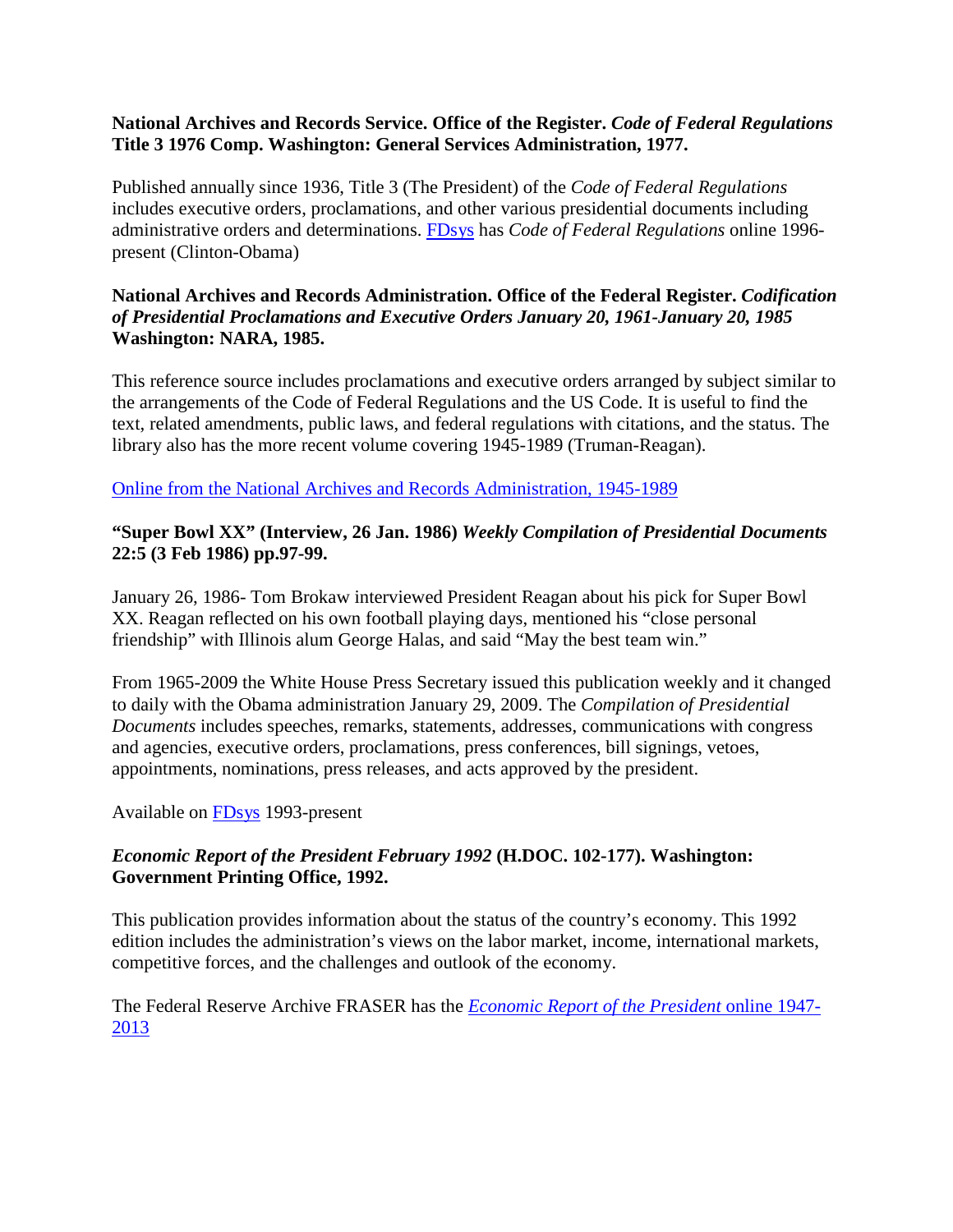## *Public Papers of the President of the United States: Barack Obama, 2010* **. Washington: Government Printing Office, 2013.**

This publication began in 1957 and covers the writings, addresses, and public remarks of Hoover through Obama with the exception of Franklin D. Roosevelt. It is published yearly in one or two volumes. The volumes are arranged chronologically with a name and subject index in each set. Since 1977 all of the documents in the *Compilation of Presidential Documents* have been included in the *Public Papers*. Some volumes include photographs. [FDsys](http://www.gpo.gov/fdsys/browse/collection.action?collectionCode=PPP) has *Public Papers of the President of the United States* online 1991-2010 and the [University of Michigan](http://quod.lib.umich.edu/p/ppotpus/) has Hoover to Clinton online.

## **Clinton White House Website.** <http://www.clinton.archives.gov/>

The White House website as of July 2000. The National Archives and Records Administration has captured past administrations' webpages (Clinton and George W. Bush). Also check out other versions of the Clinton administration's website.

#### [@WhiteHouse](https://twitter.com/whitehouse) **Twitter.**

The White House, First Lady Michelle, Vice President Biden, Dr. Biden, and the White House Press Secretary all have Twitter accounts to communicate with the American people and the world. There are also Twitter feeds for White House initiatives such as, [@LETSMOVE](https://twitter.com/letsmove) and [@JOININGFORCES.](https://twitter.com/JoiningForces)

#### **[The American Presidency Project](http://www.presidency.ucsb.edu/)**

A project of University of California Santa Barbara, this website includes presidential papers, State of the Union addresses, executive orders: 1826-present, proclamations: Washingtonpresent, inaugural addresses, fire side chats, data, and audio and visual from Hoover to Obama.

## **Reference Resources**

#### **Nelson, Michael, ed.** *Guide to the Presidency***. Washington, D.C.: Congressional Quarterly, 1996.**

This reference resource is setup in chapters covering the origins and development of the presidency, selection and removal of the president, presidential powers, the presidents' relationship with the public, Congress, the courts, and the first family, biographies of presidents, vice presidents, and first ladies, and documents and data. The University Library also subscribes to the online edition.